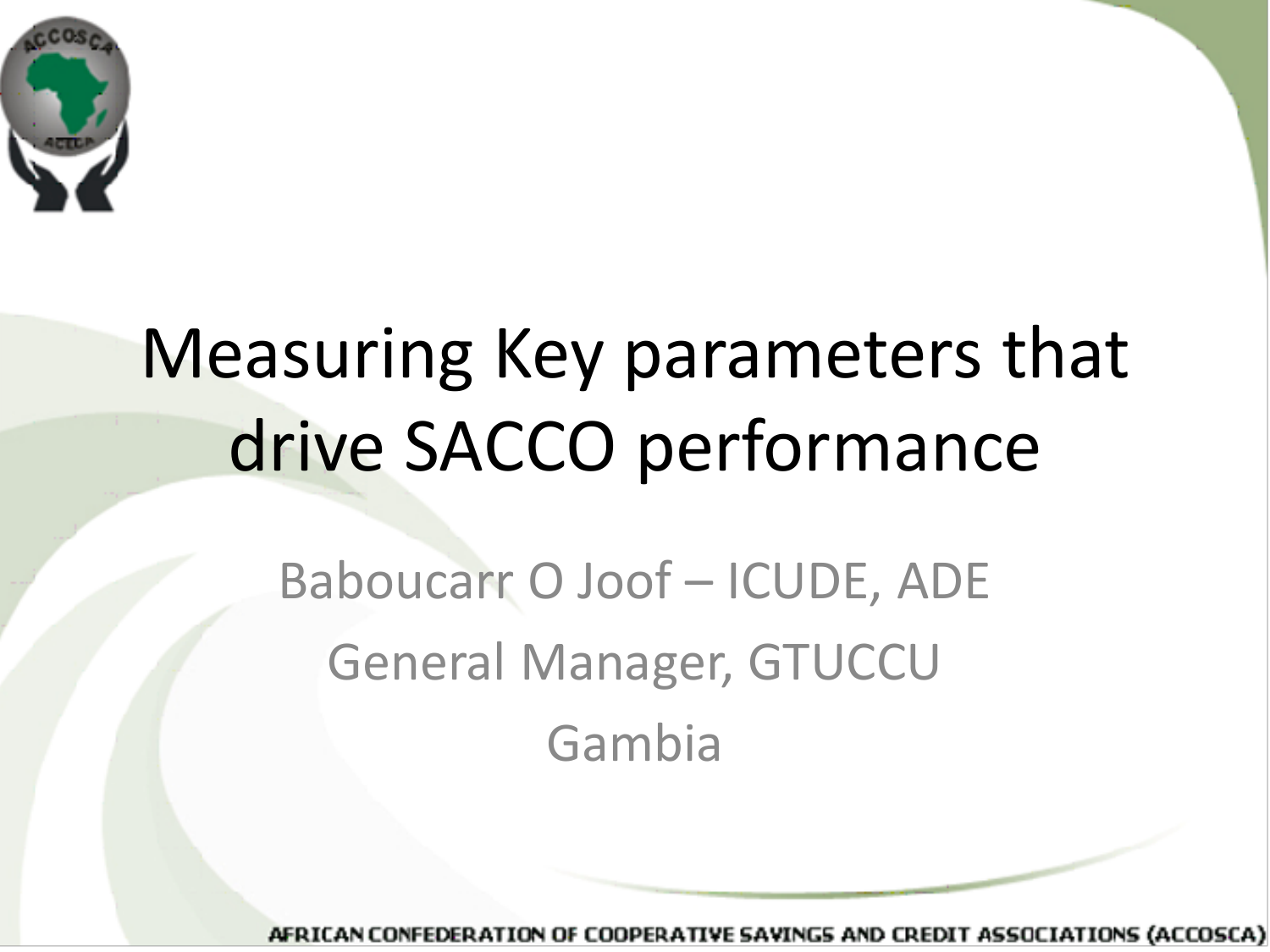## What does performance mean to us?

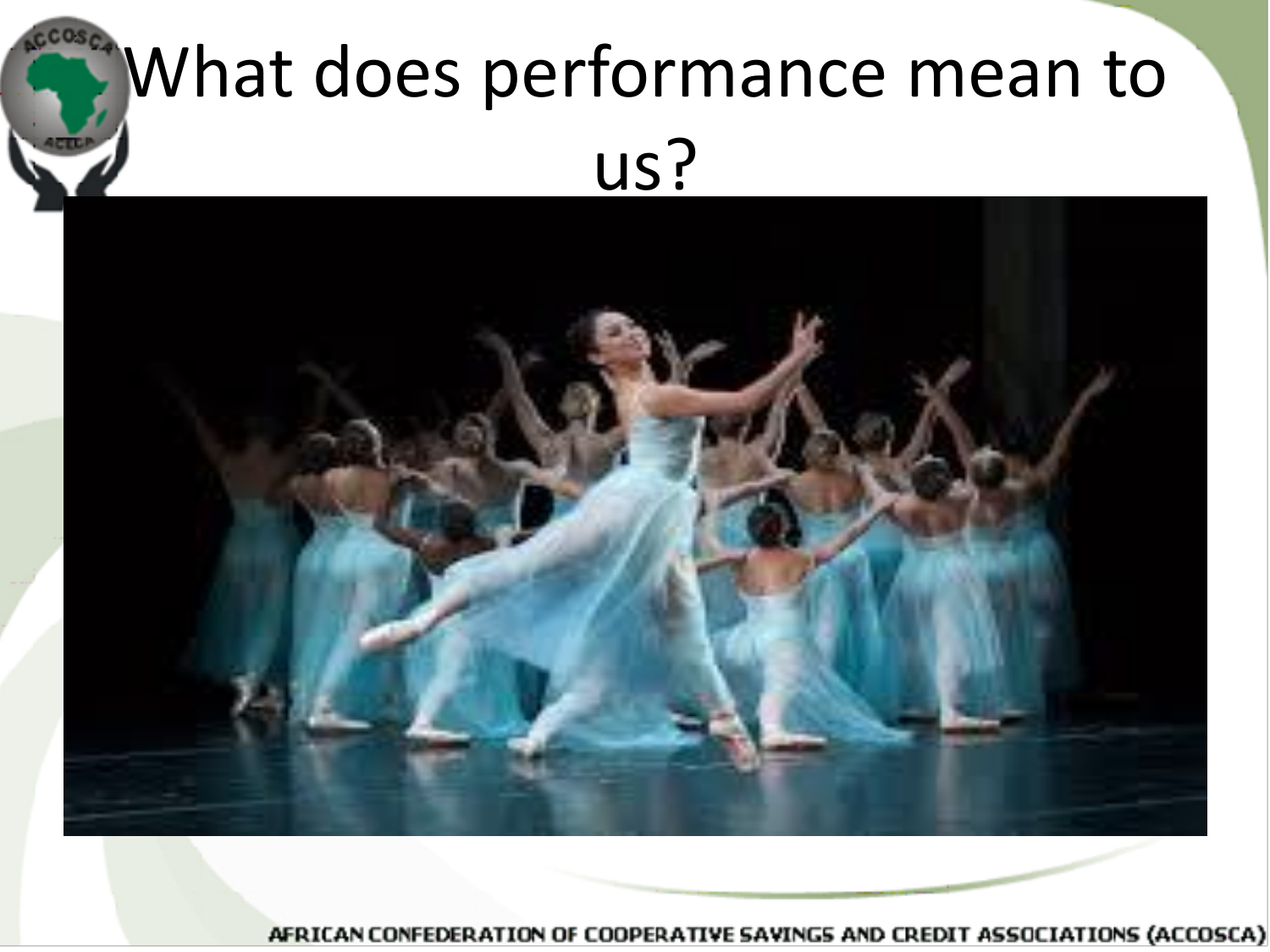

- the act of performing; execution, accomplishment, fulfillment, etc.
- operation or functioning, usually with regard to effectiveness, as of a machine
- something done or performed; deed or feat
	- a formal exhibition or presentation before an audience, as a play, musical program, etc.; show
	- one's part in this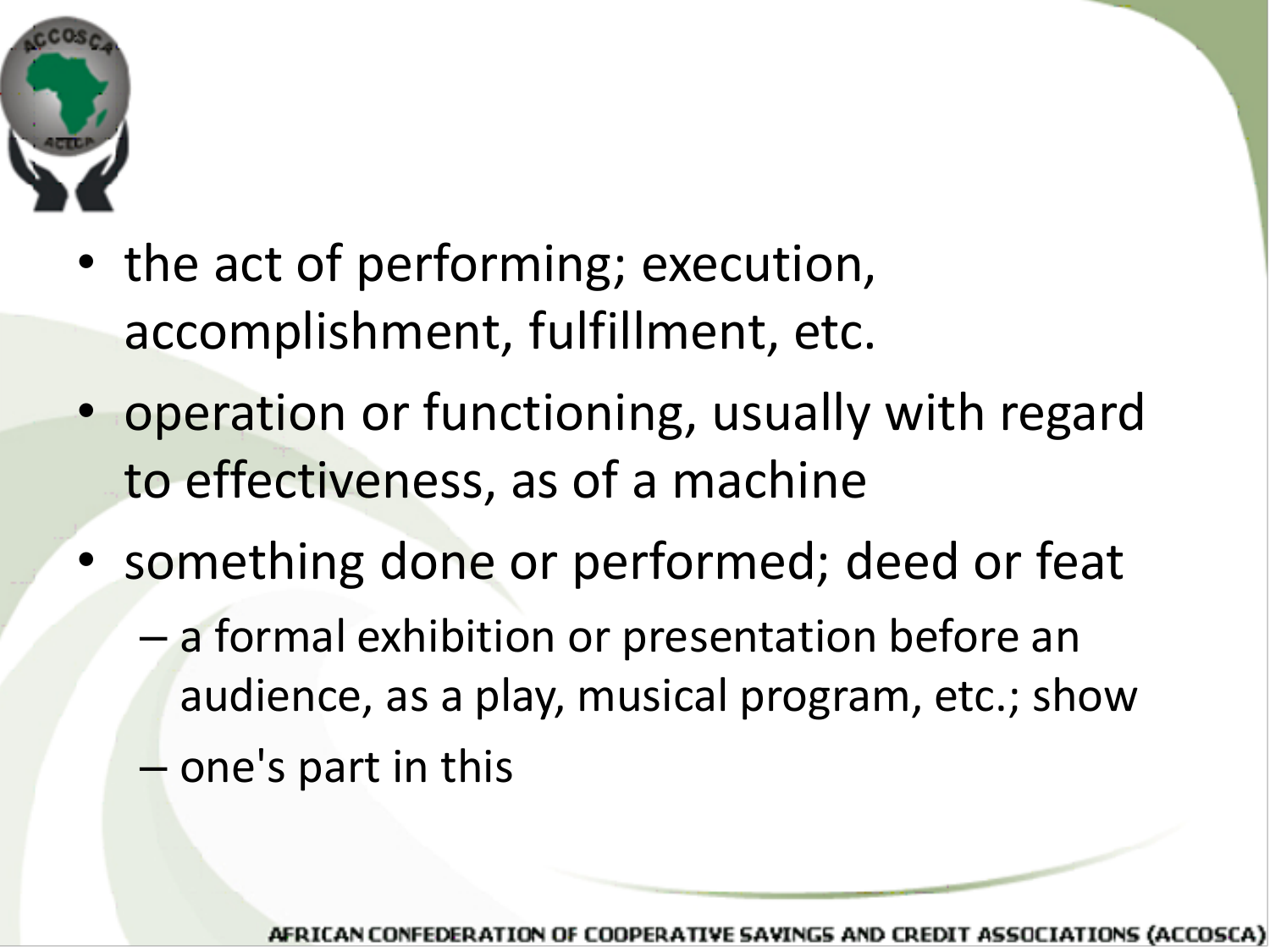## Operating Principles of SACCOs

#### • Member Owned

- Member Controlled
- Democratic Control
- Financial Inclusion /Non discrimination
- Financial Sustainability
- Maximizing Member Economic Benefit/Service to Members
- Financial Literacy / Education to Members
- Cooperation among Cooperatives
- .Community Responsibility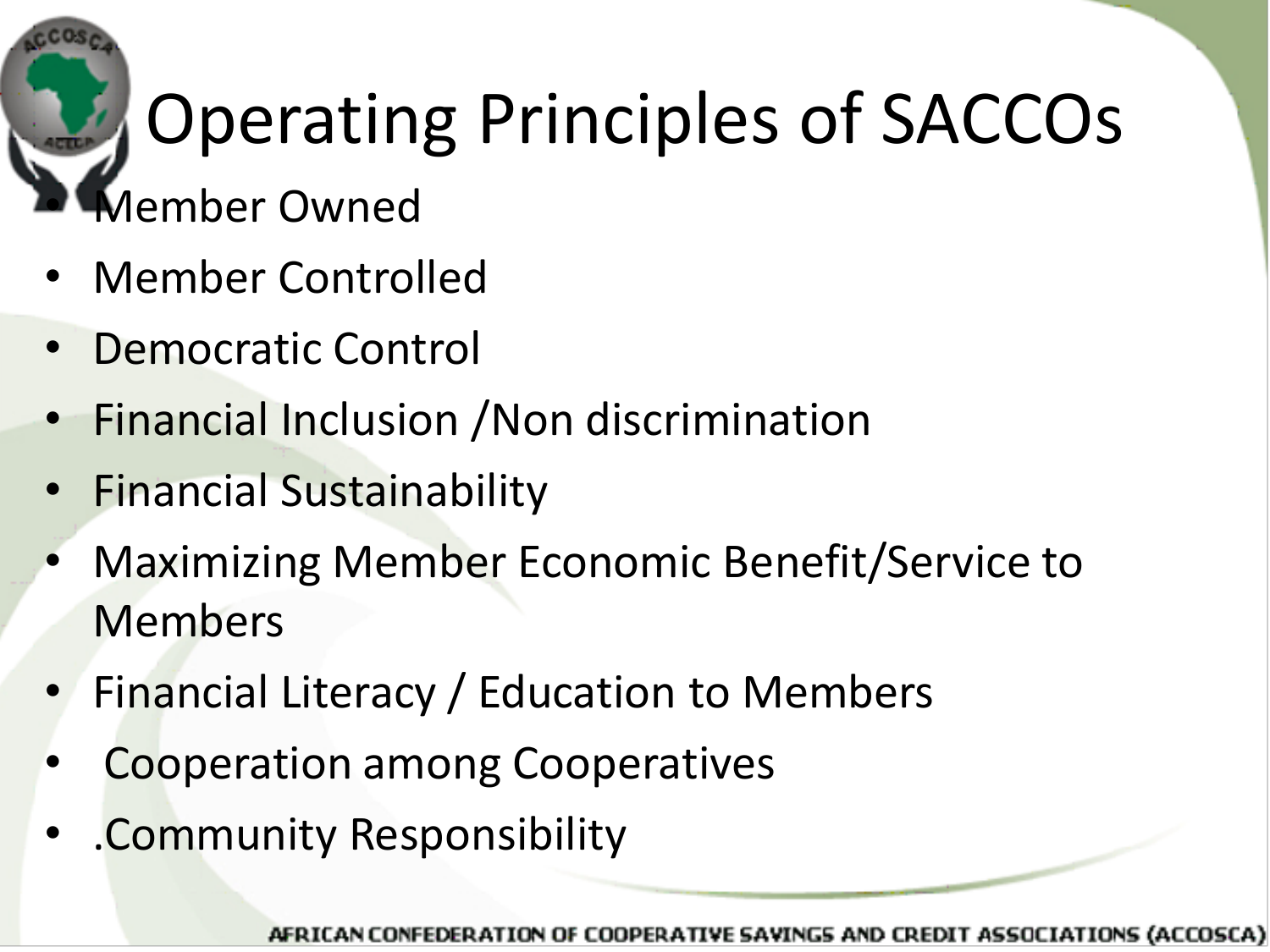

## Key parameters of SACCO performance

- Institutional factors
- Governance factors
- Environmental factors
- Financial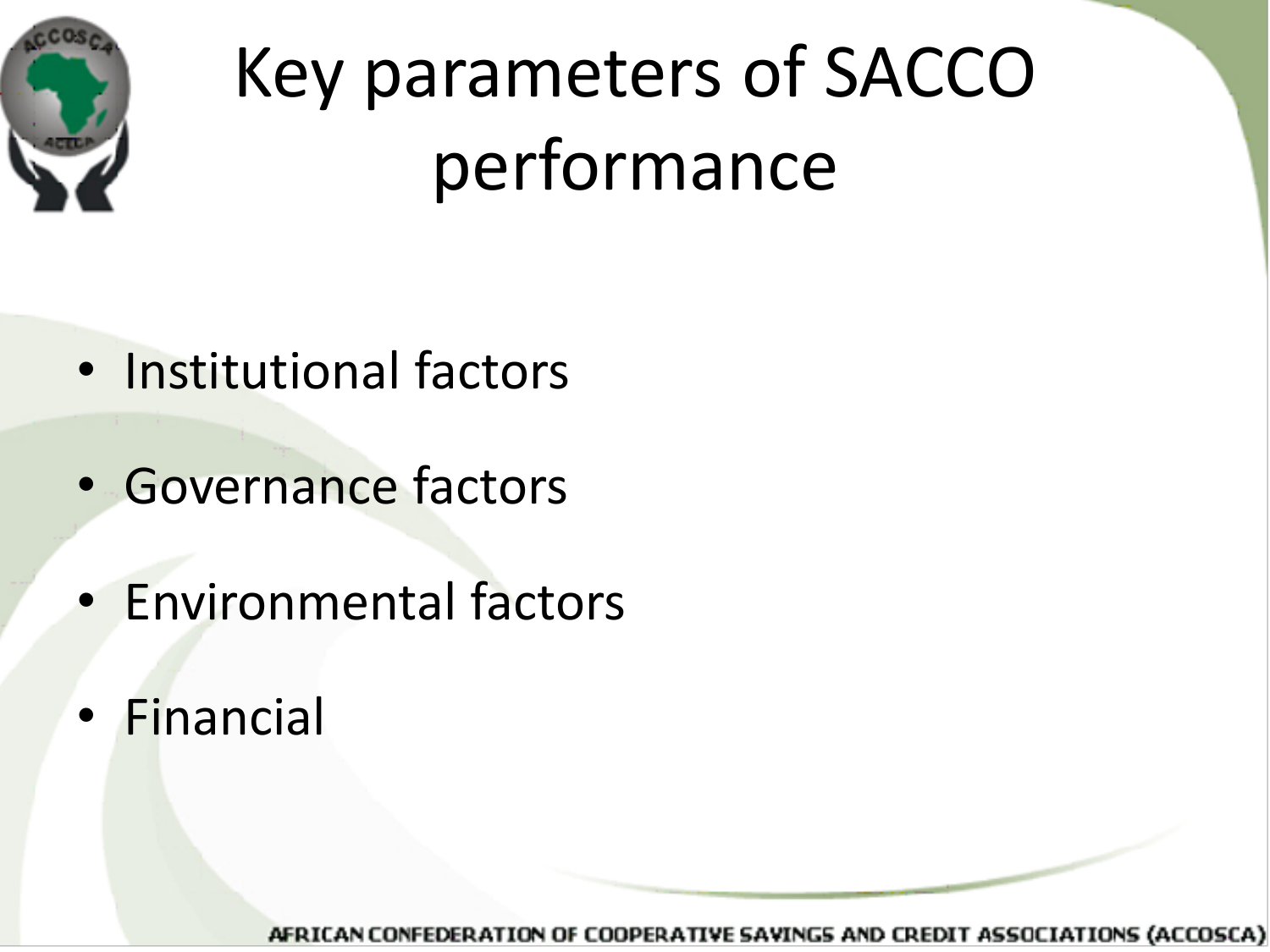

### Data management

• Innovation in Gambia-joint platforms

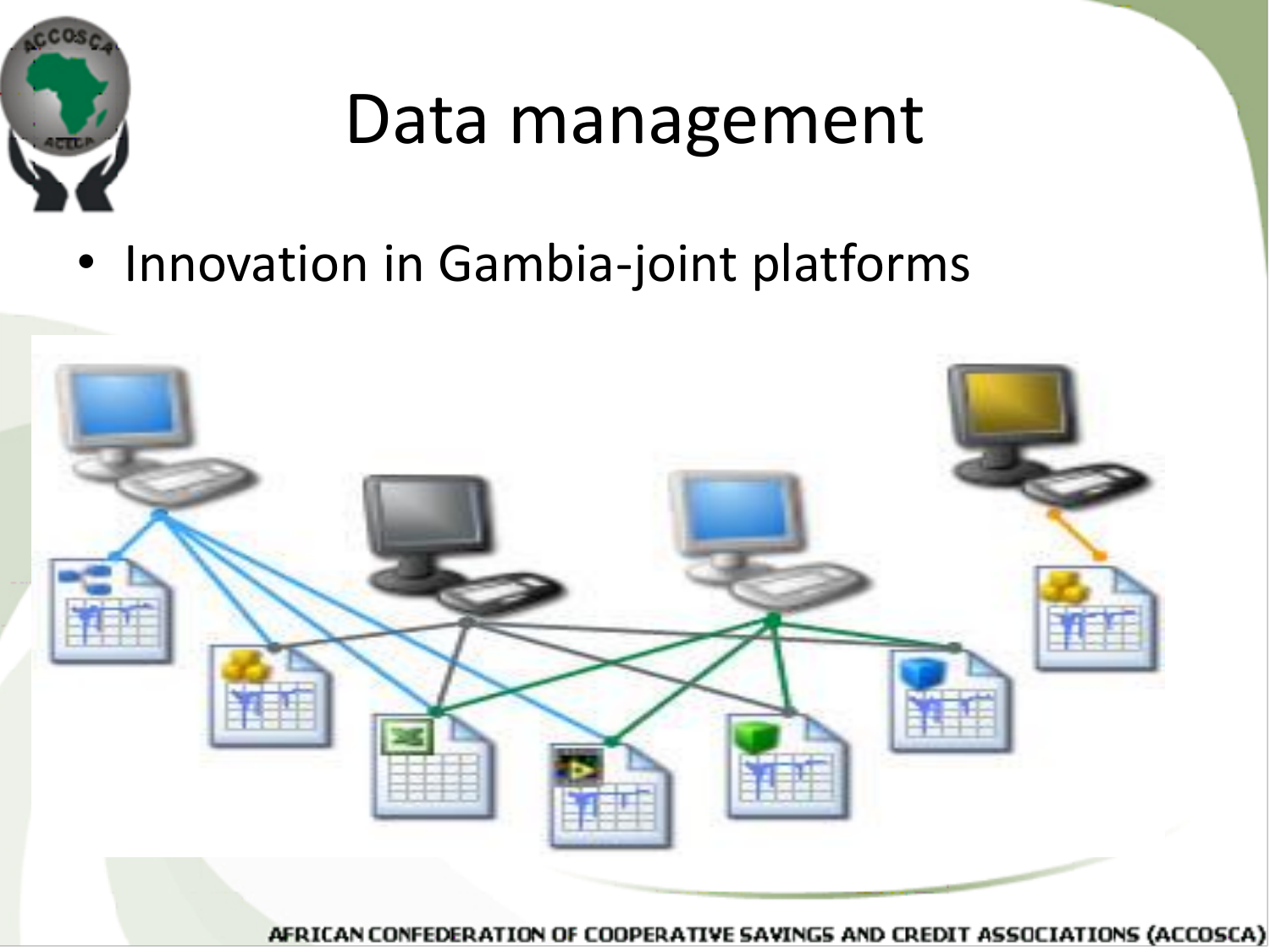

## Inclusiveness

Do we have products and services for evry generation, religion, gender?

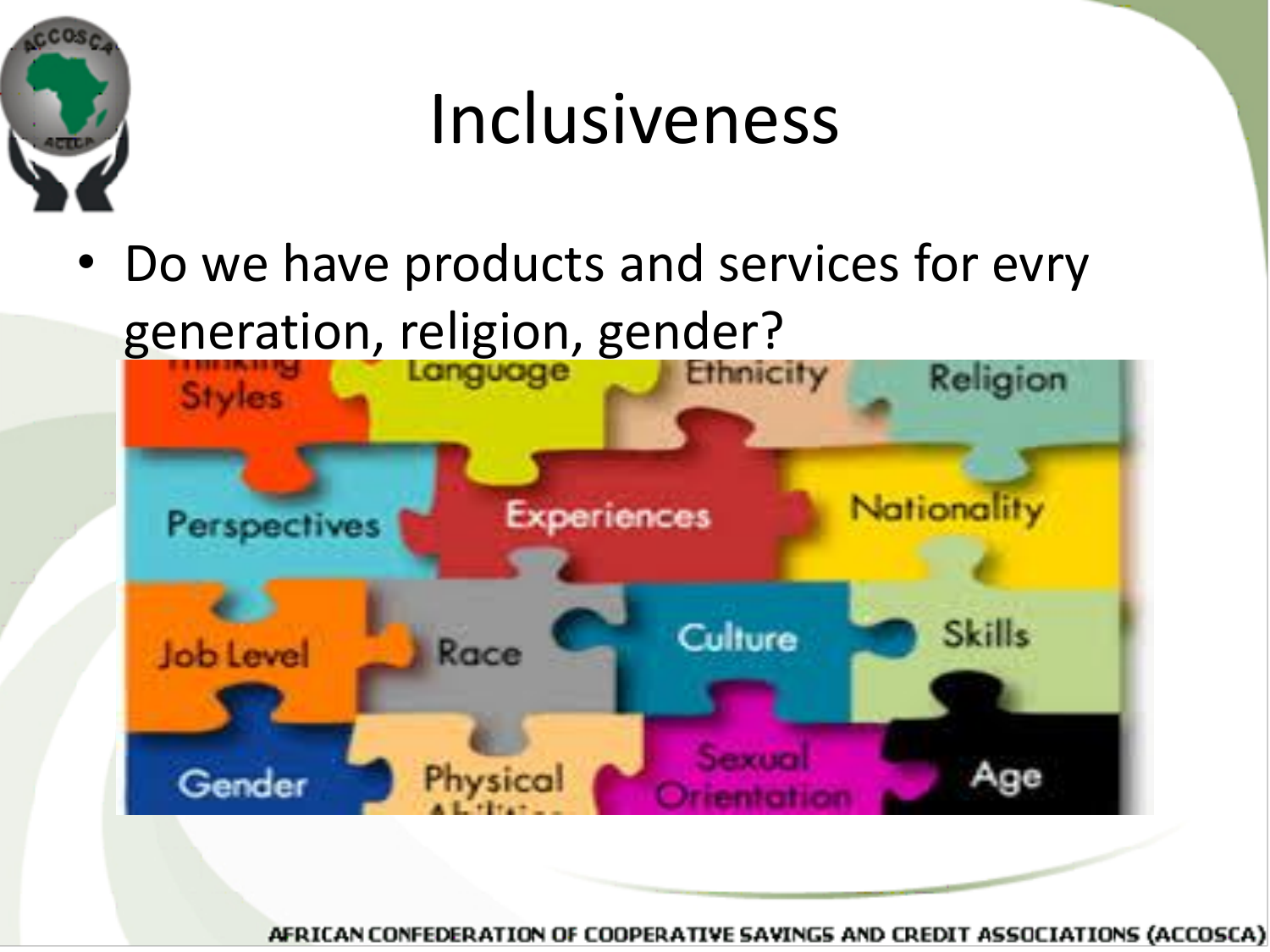

## Innovation

• How relevant are the products and services

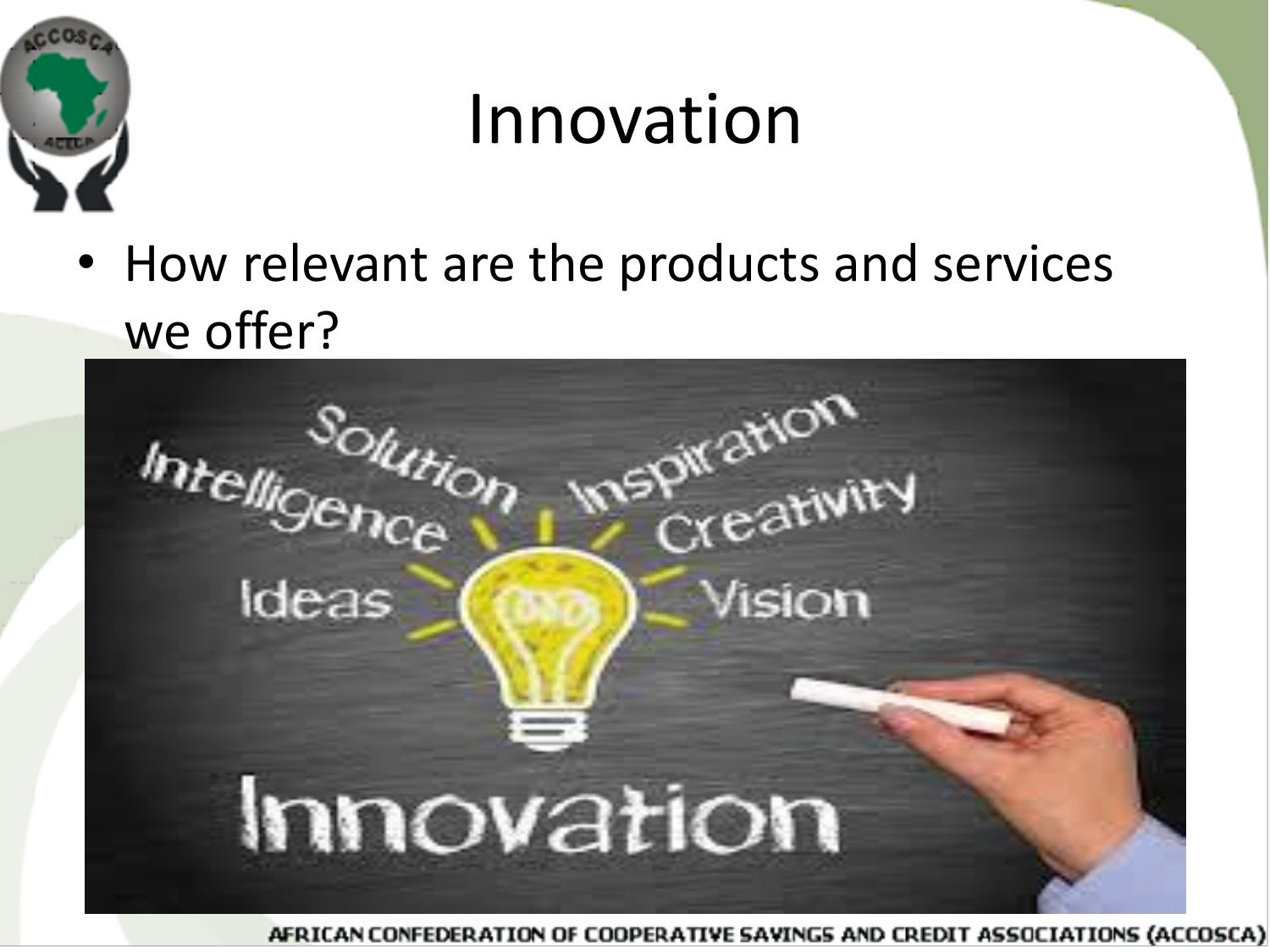#### Youth engagement

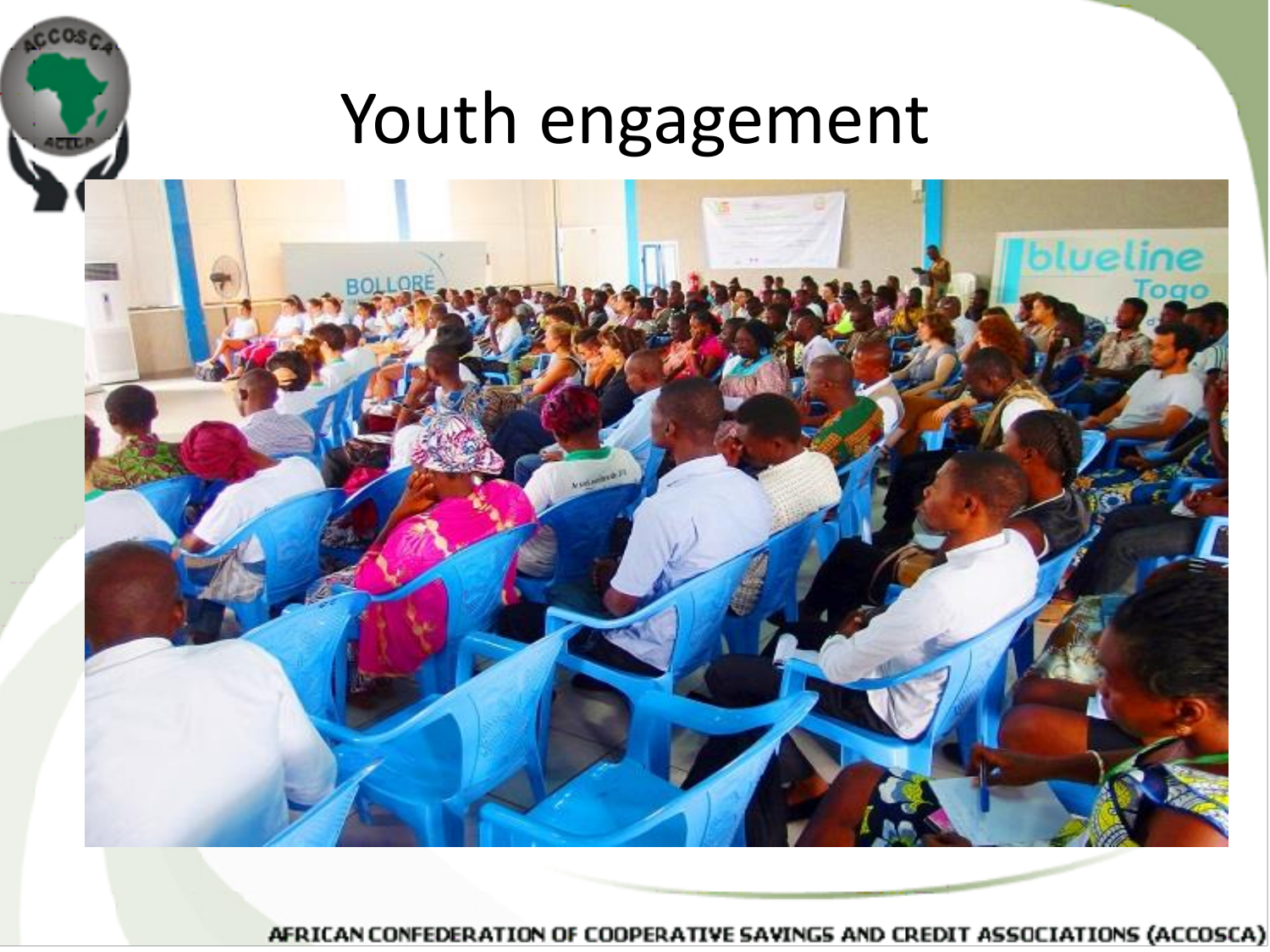

## Gender mainstreaming

• Are we equal before the SACCO?

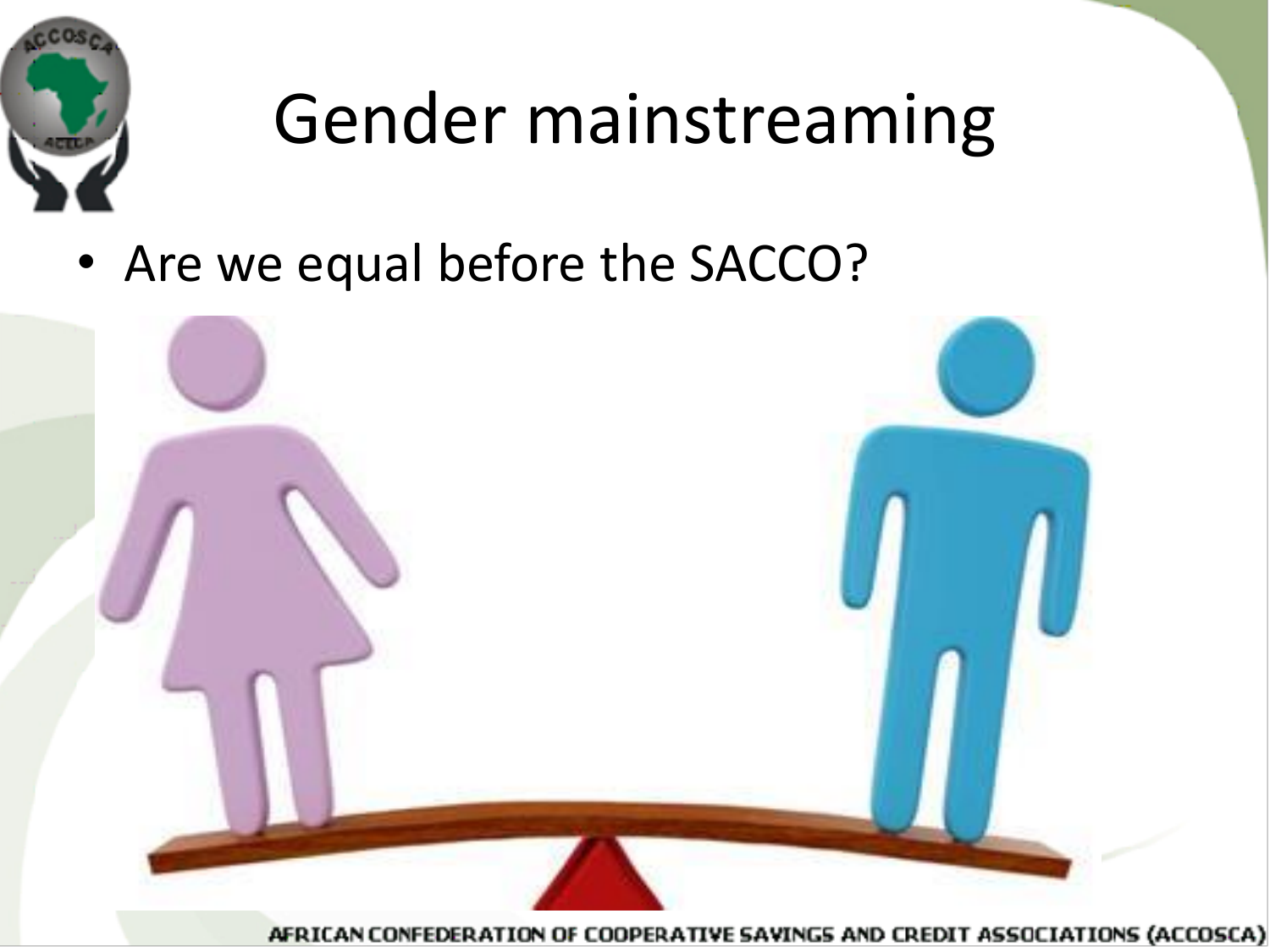

### Talent management

• Do SACCOs have the right talent, if yes, are

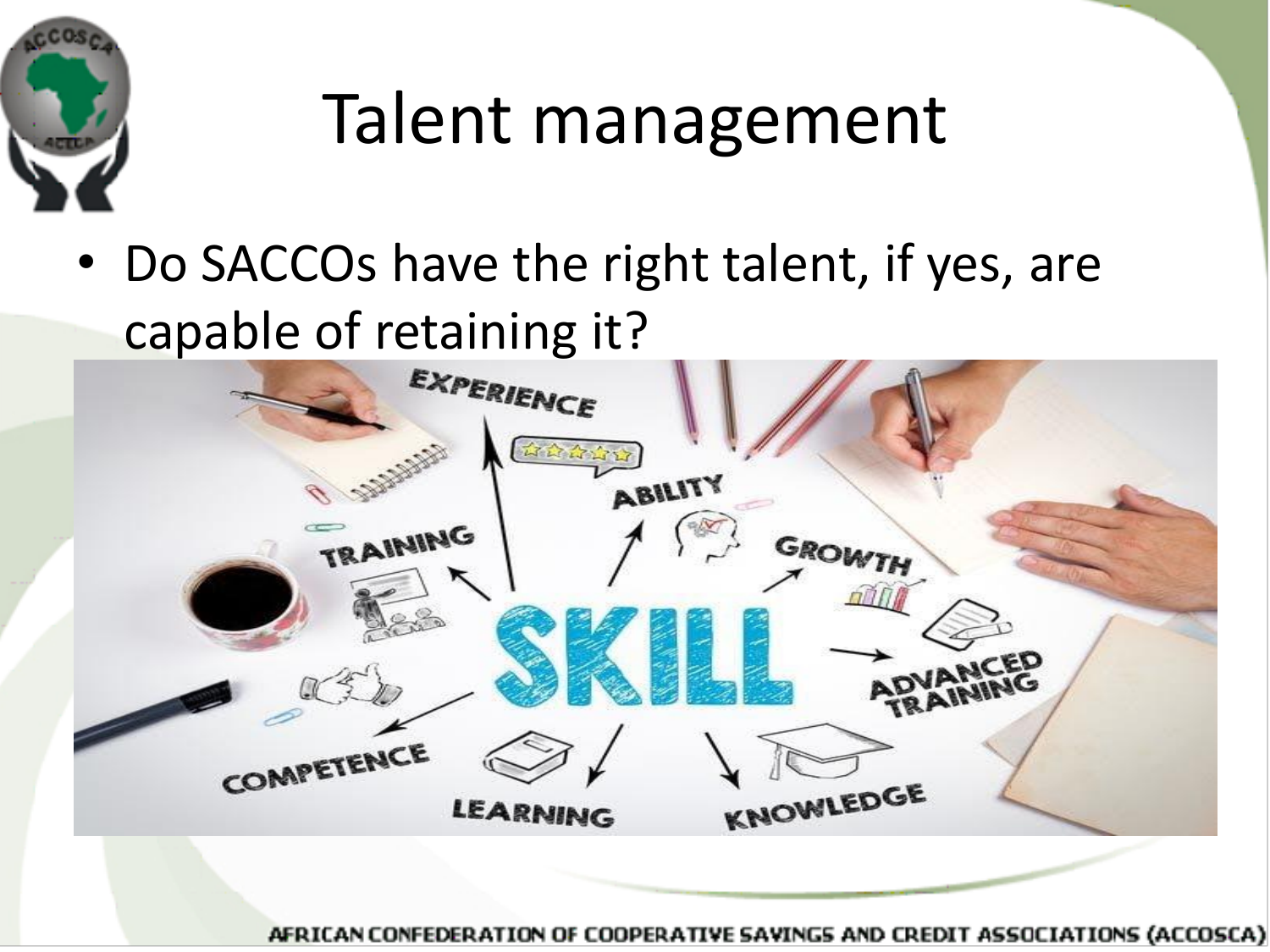

### Governance factors

• Efficient Board

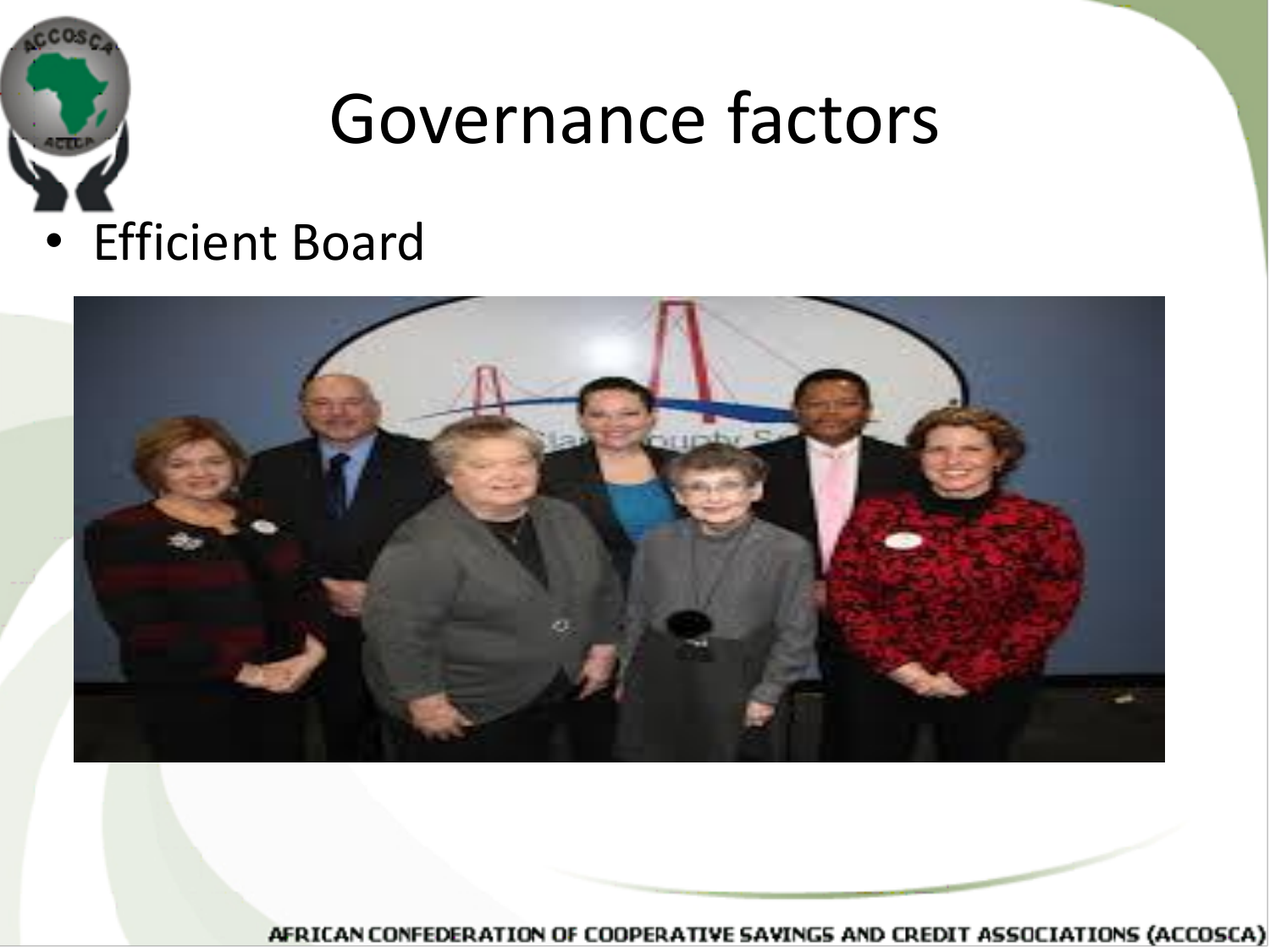

### Efficient management team

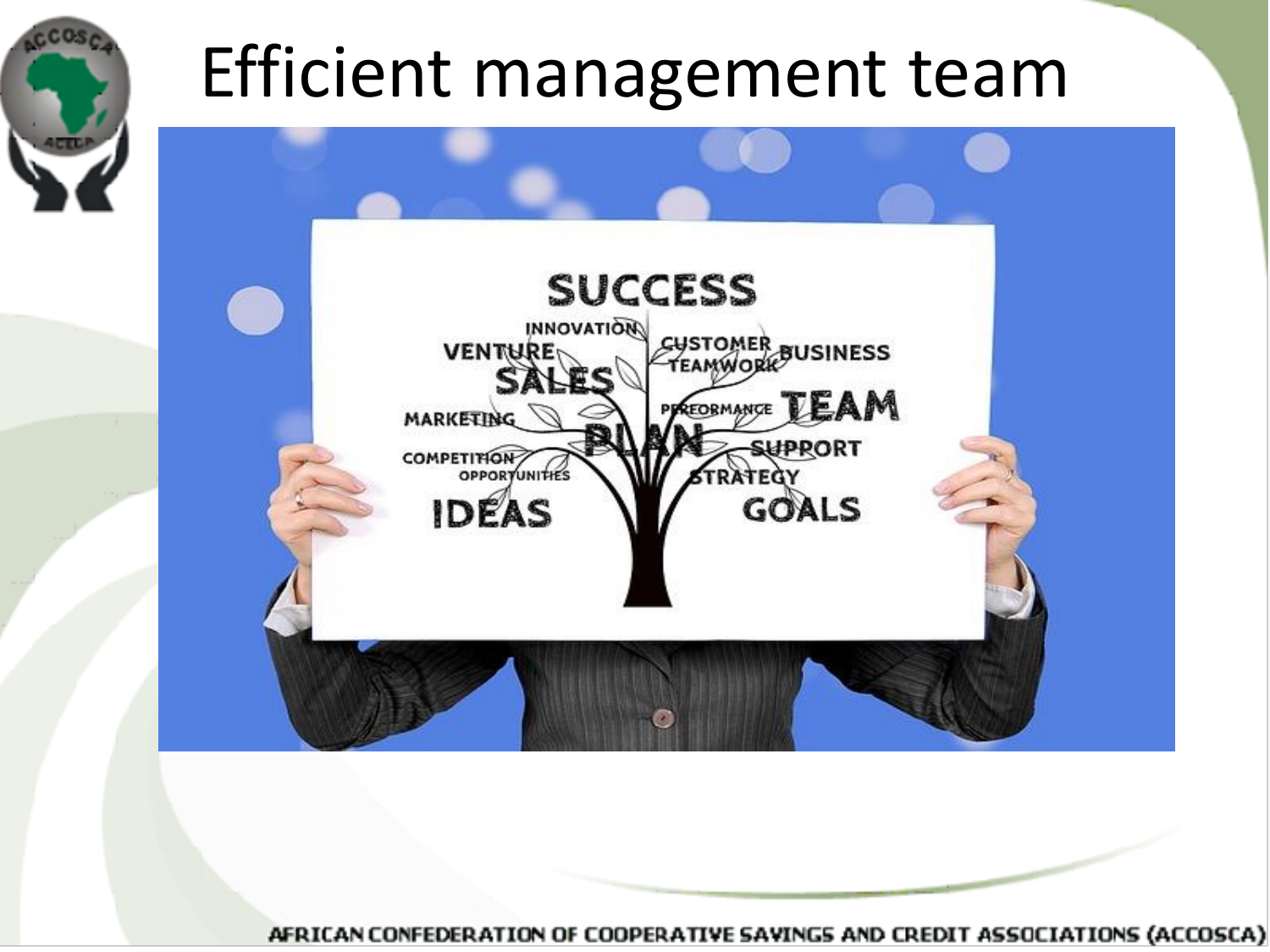

## Efficient policies

#### Policy Management by Design

Blueprint for an Effective, Efficient & Agile Policy Management Program.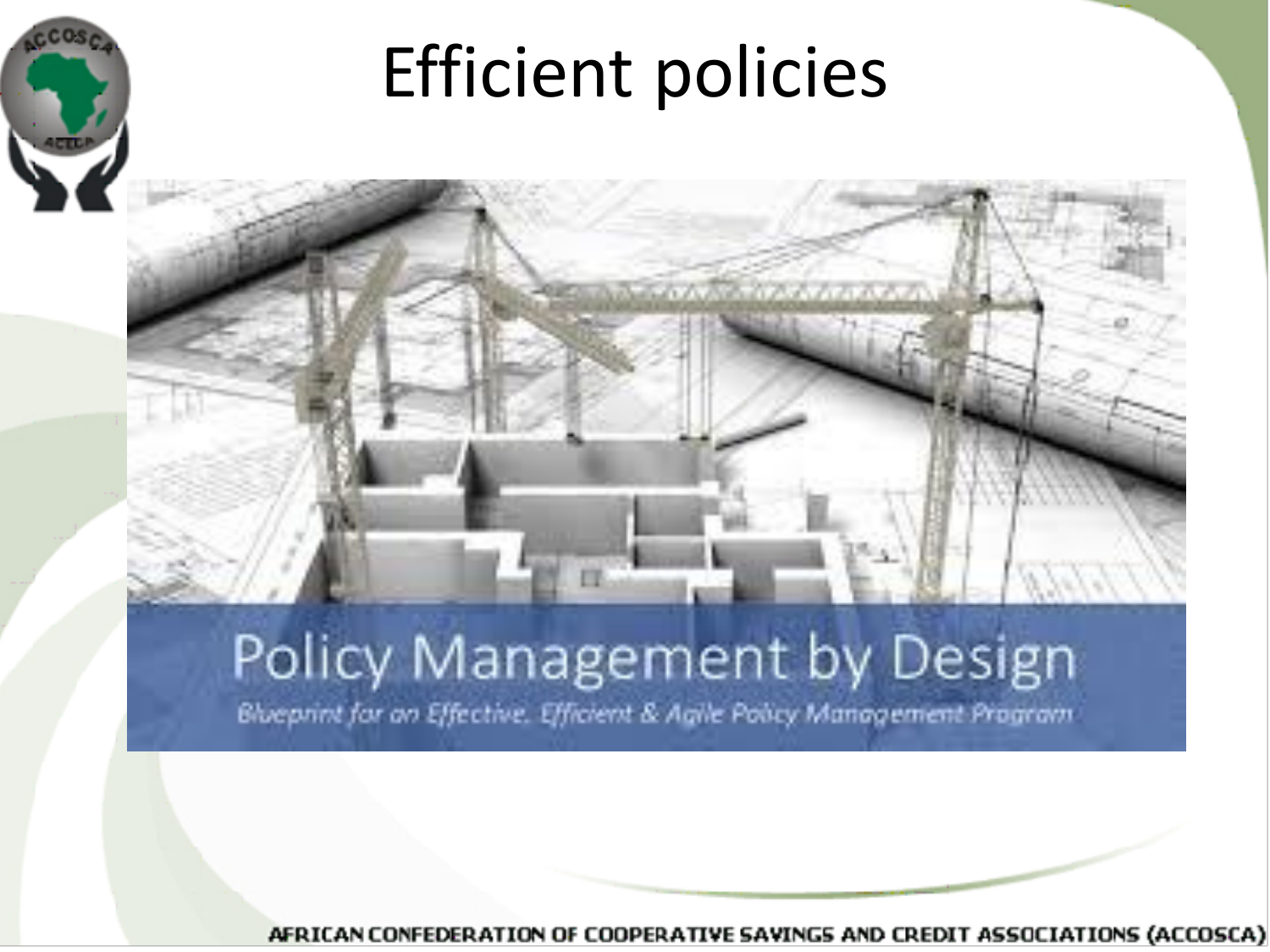#### Proper strategies

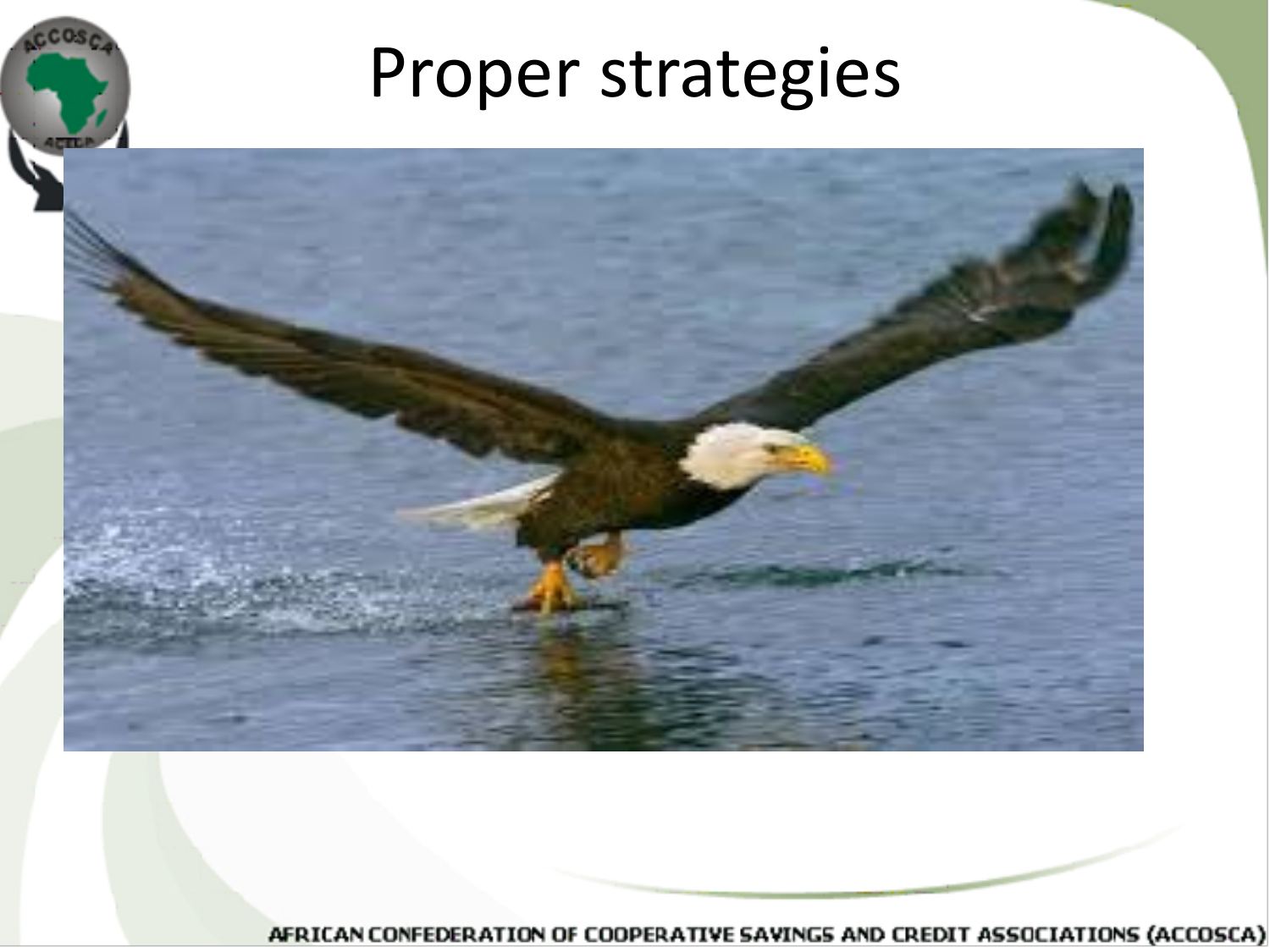# Financial factors affecting SACCO Performance by Jeremiah Mugo

- Misappropriation of funds
- Investment decisions
- Loan delinquency / default
- Withdrawals
- Product quality and variety
- Capital inadequacy
- **Illiquidity**
- Earnings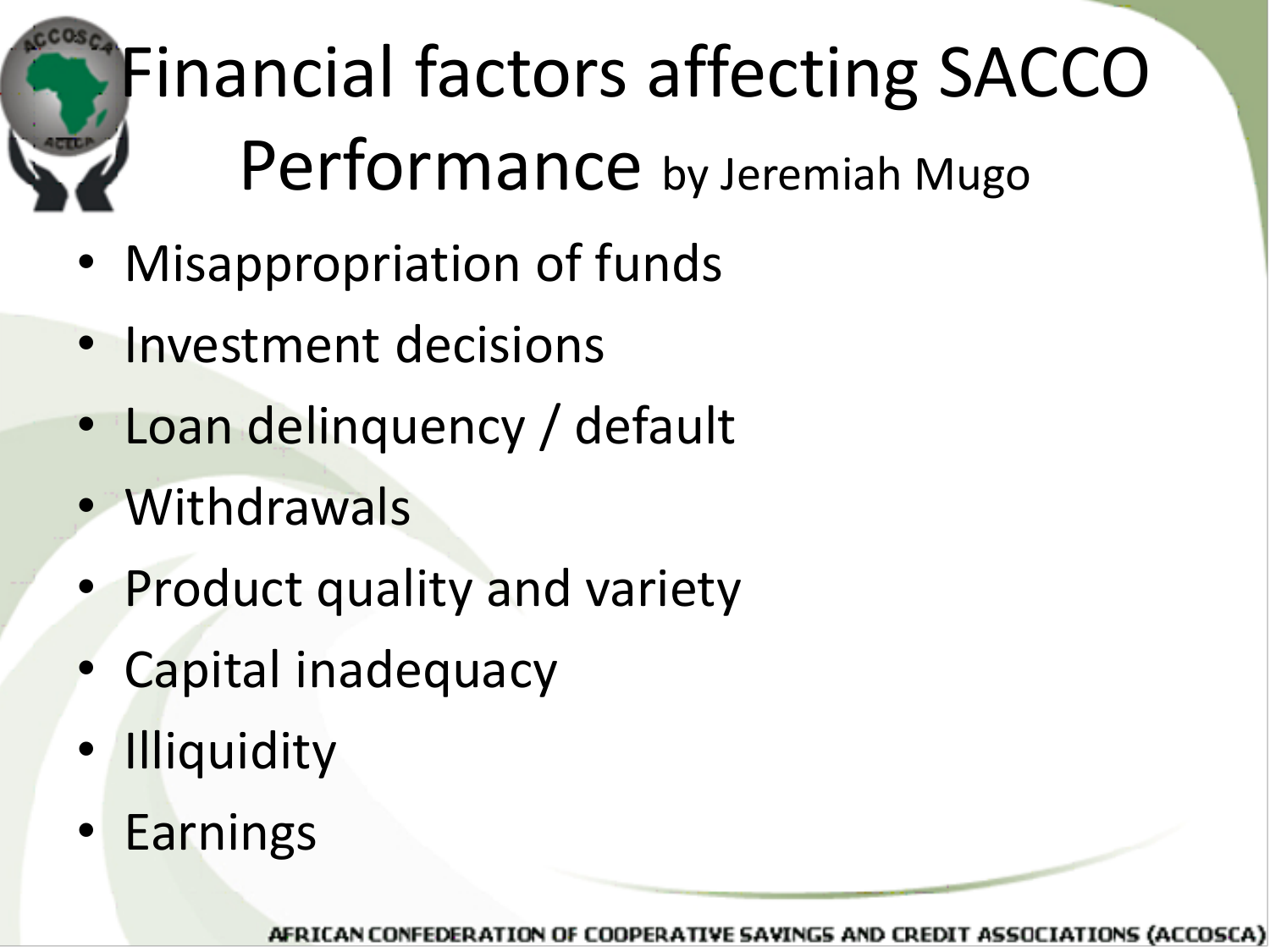

## Misappropriation of funds

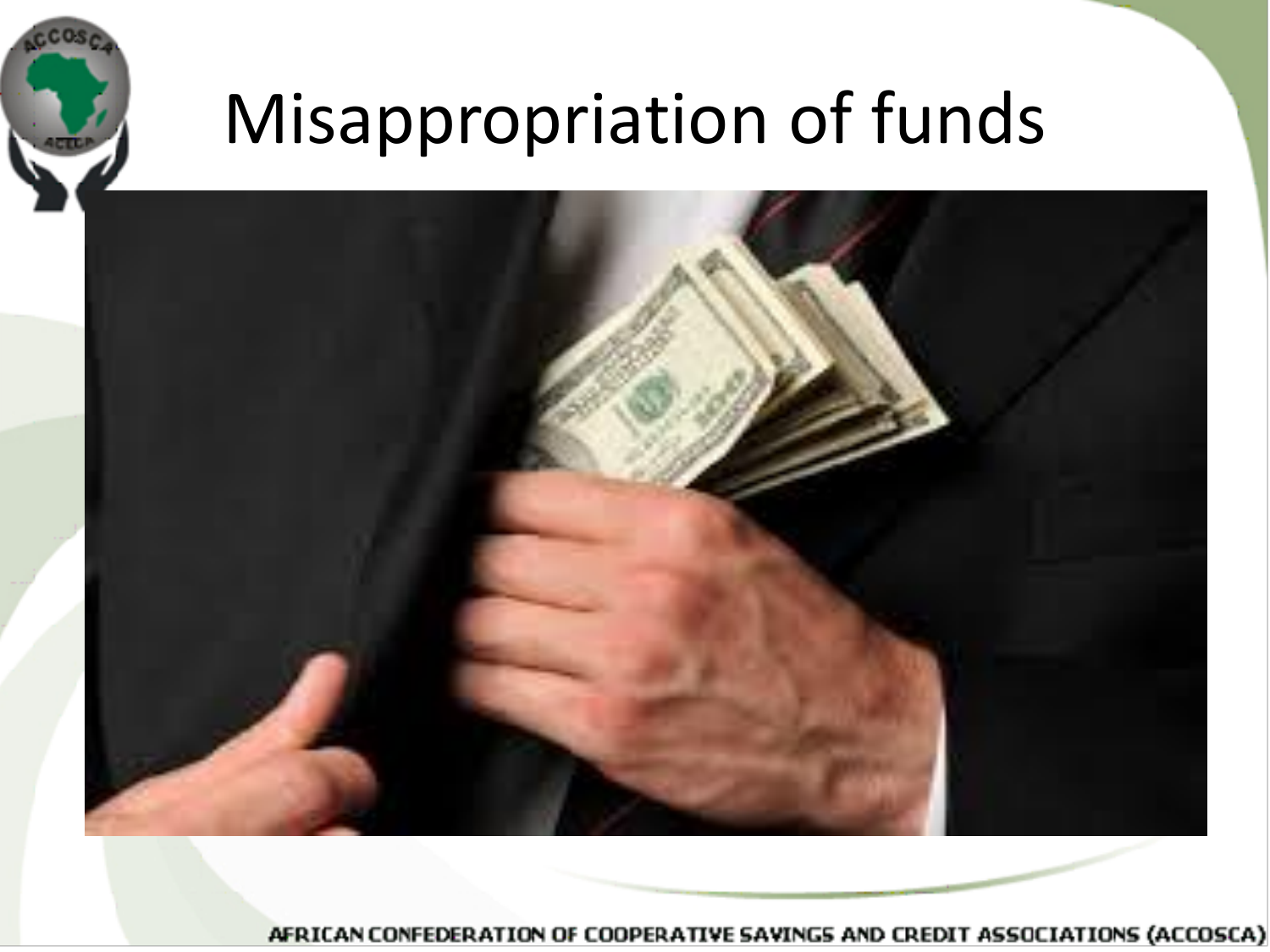

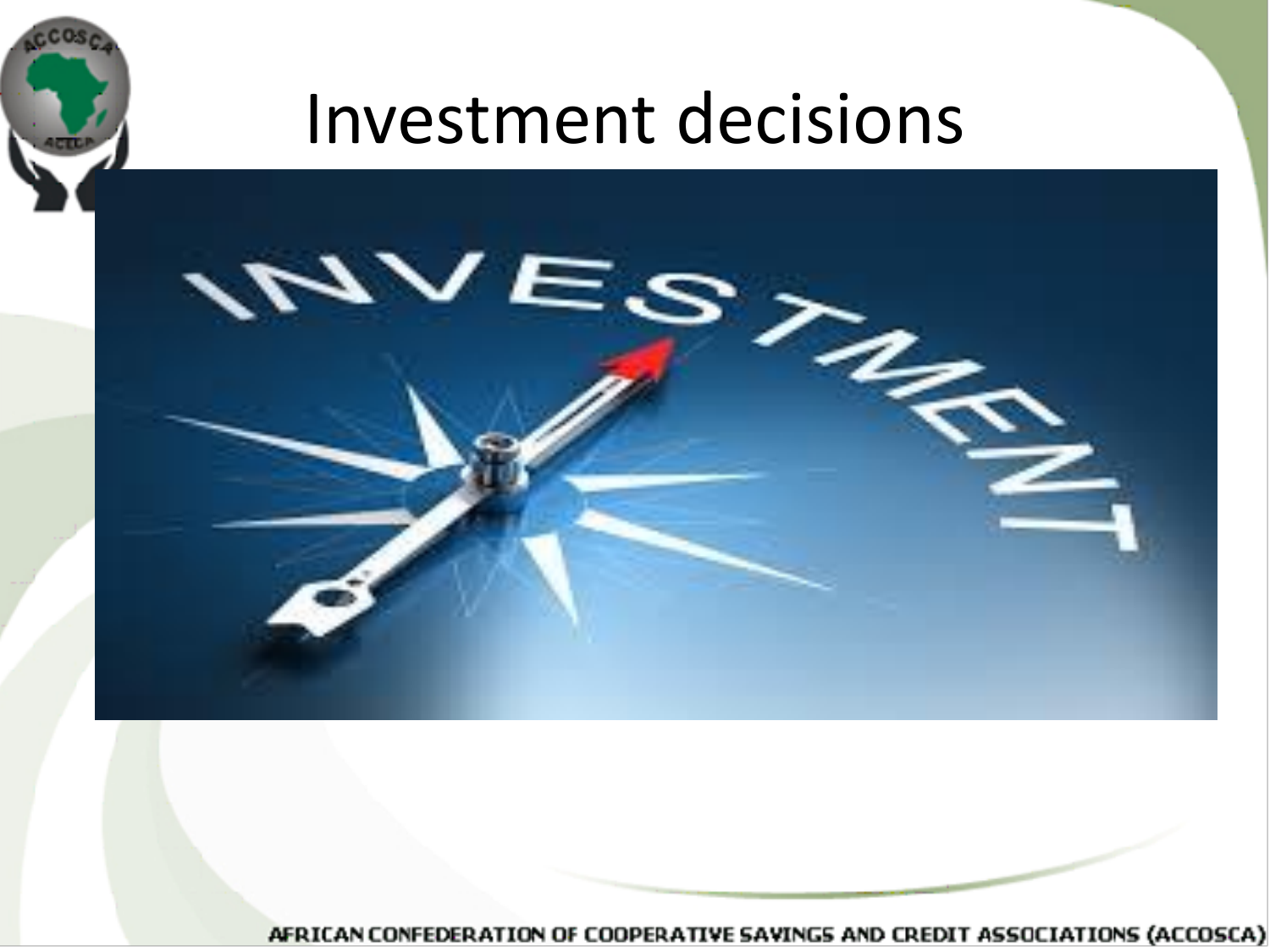| Checking, Savings, Money Market Access account number<br><b>Withdrawal Slip</b> |
|---------------------------------------------------------------------------------|
| dollars                                                                         |
|                                                                                 |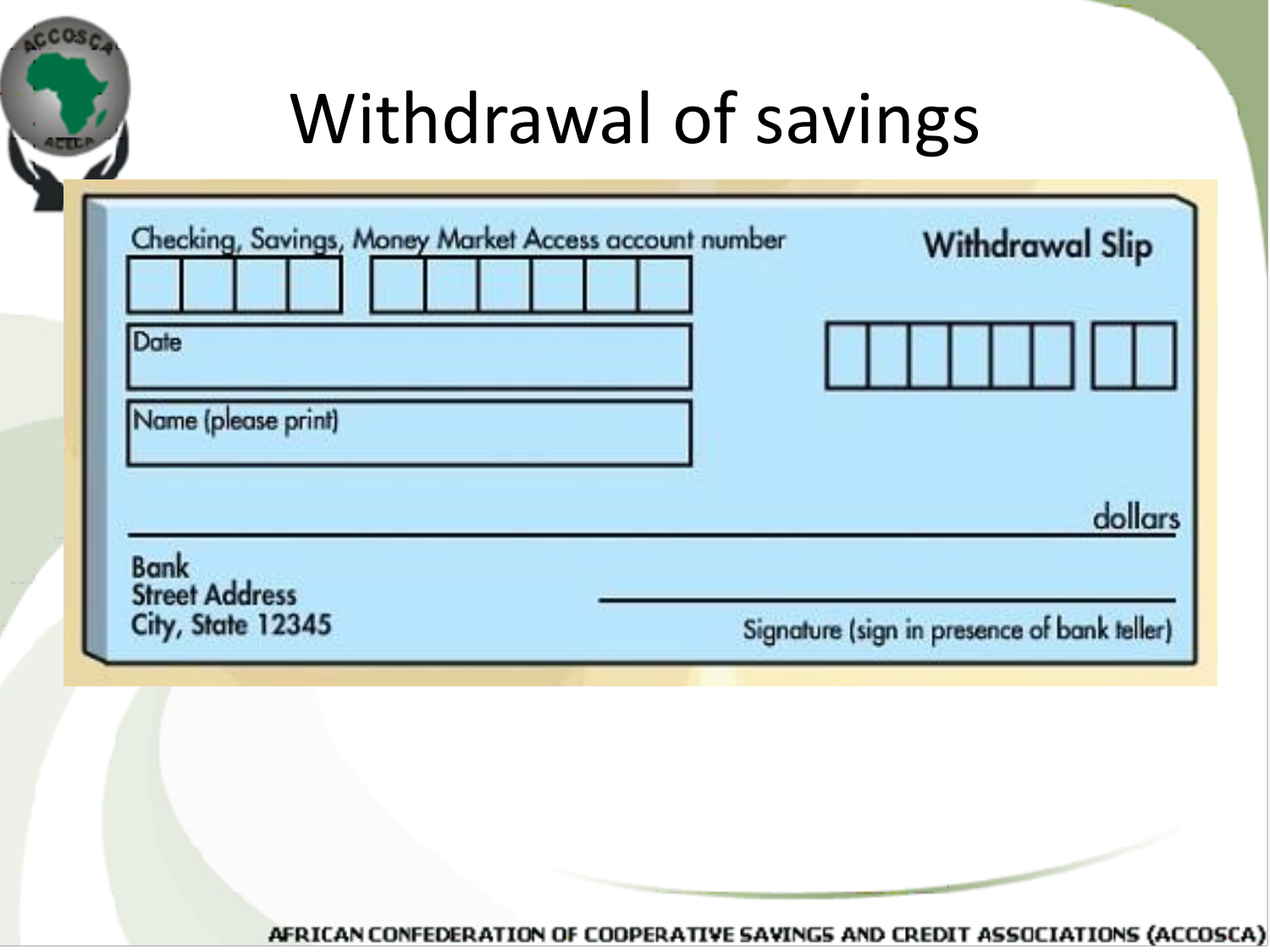

### Product quality and variety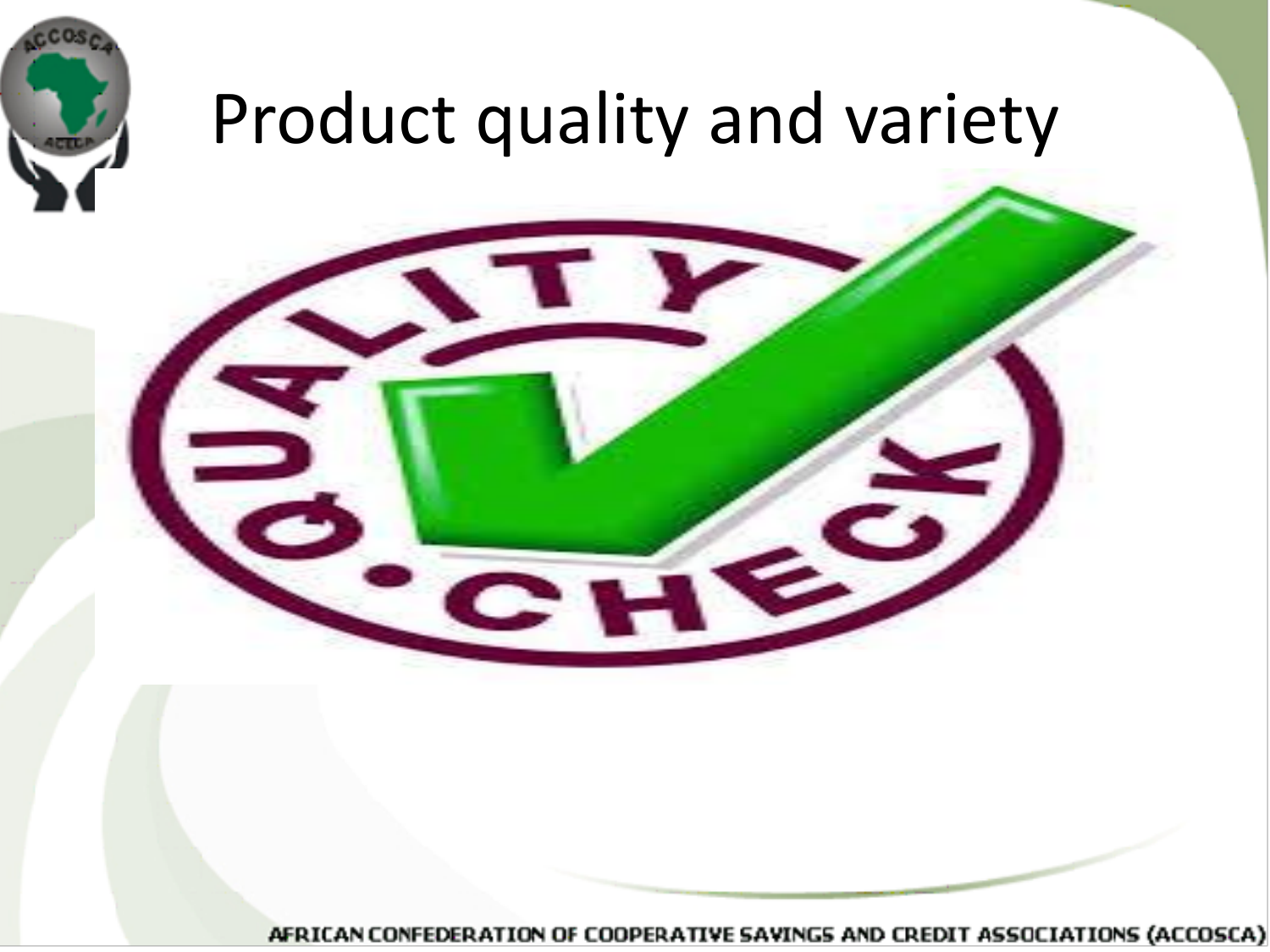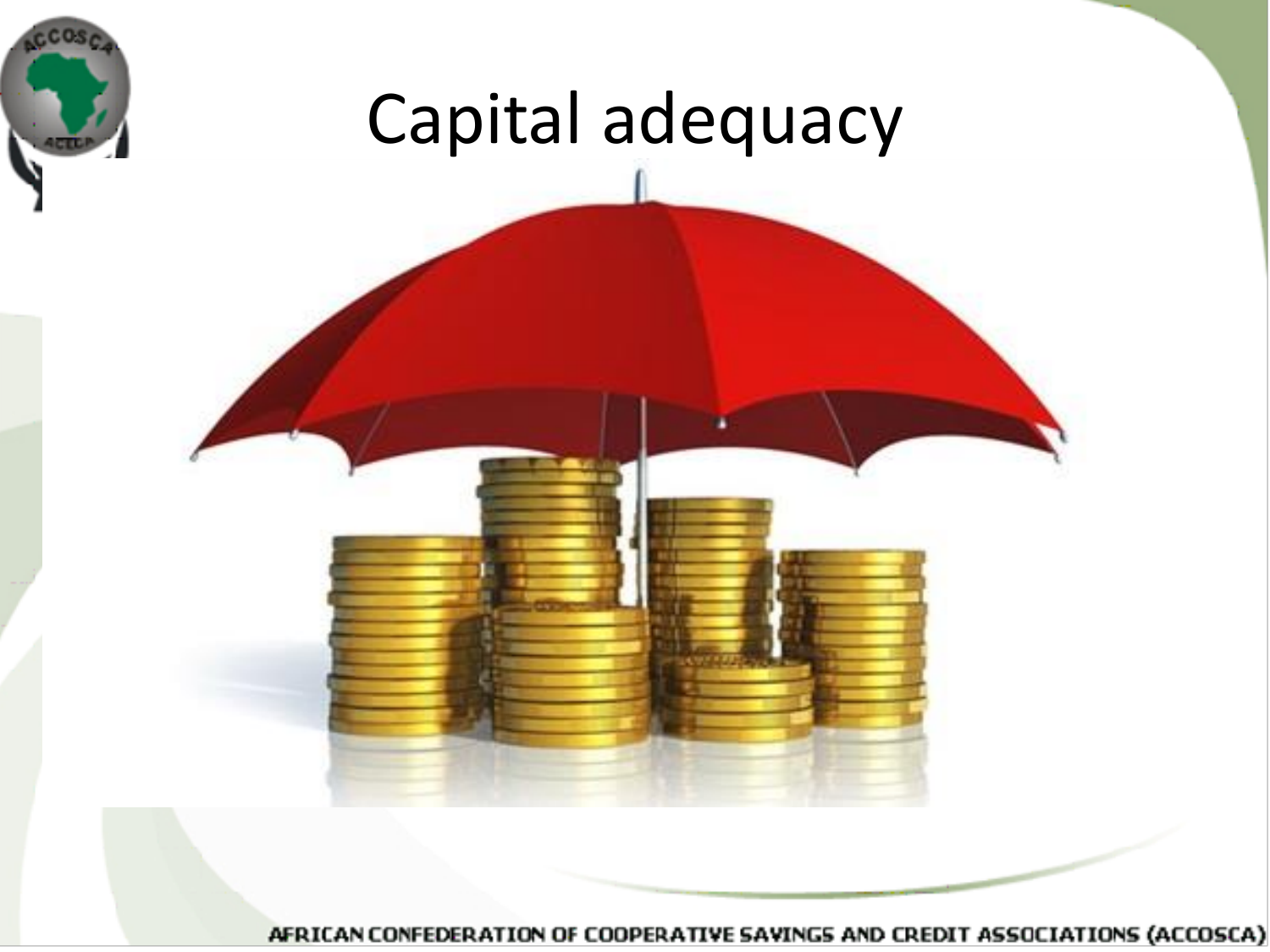

## Loan delinquency/default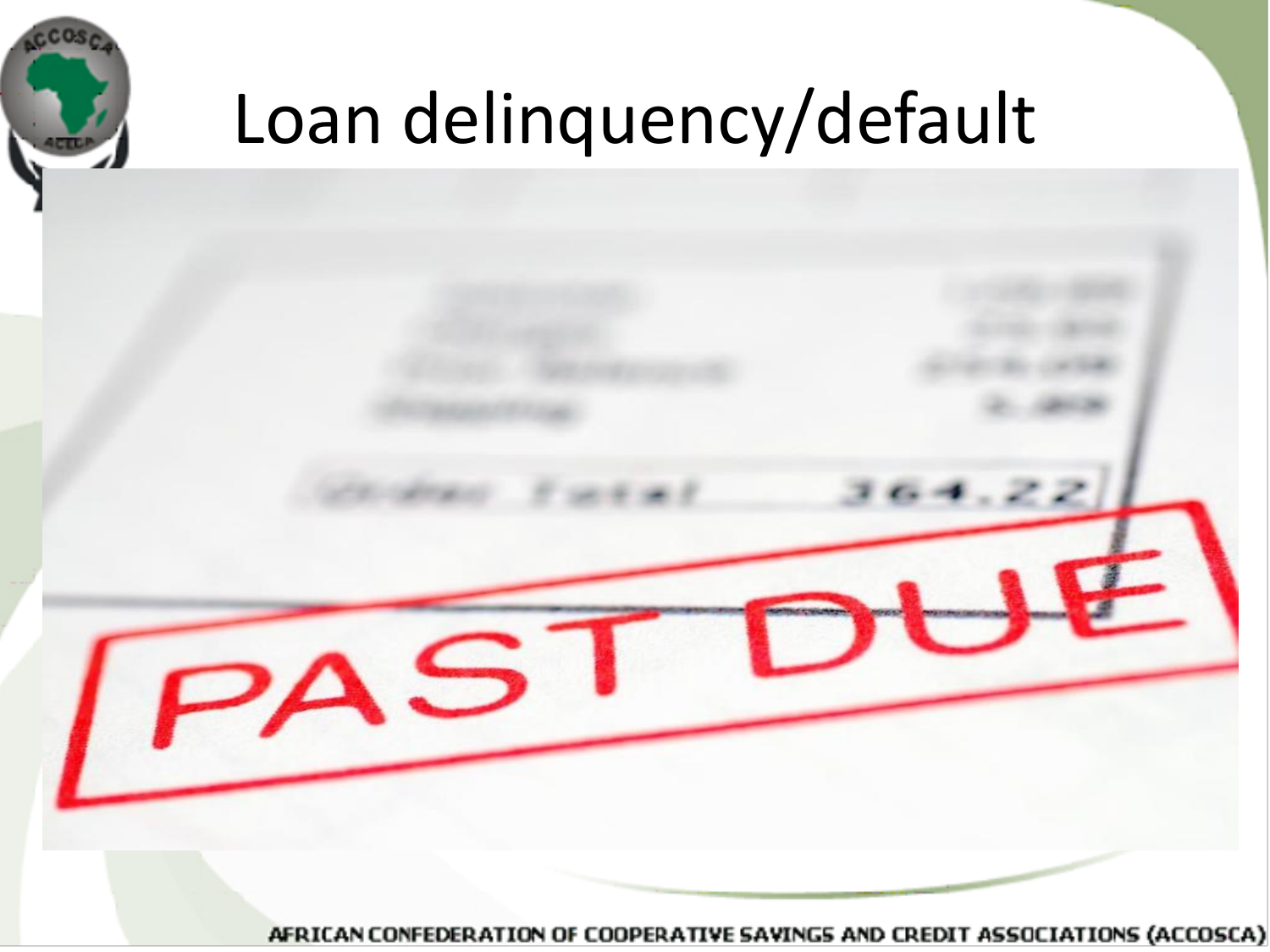

## Environmental

- Country economics
- Regulation
- Image
- Market forces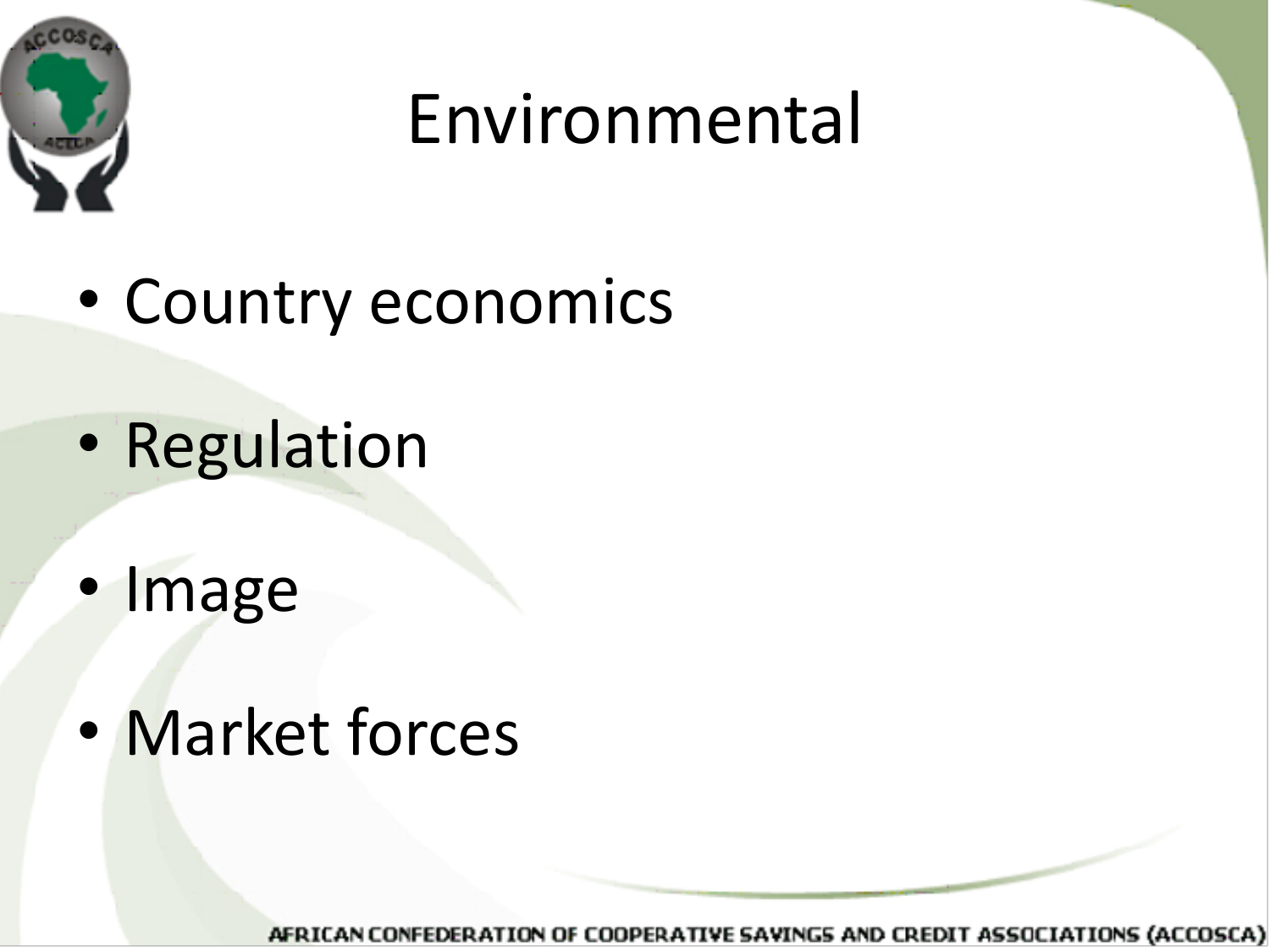

## Why does SACCO performance matter?

- Growth
	- Membership
	- Savings
	- Capital/liquidity
- Stability
	- Product
	- services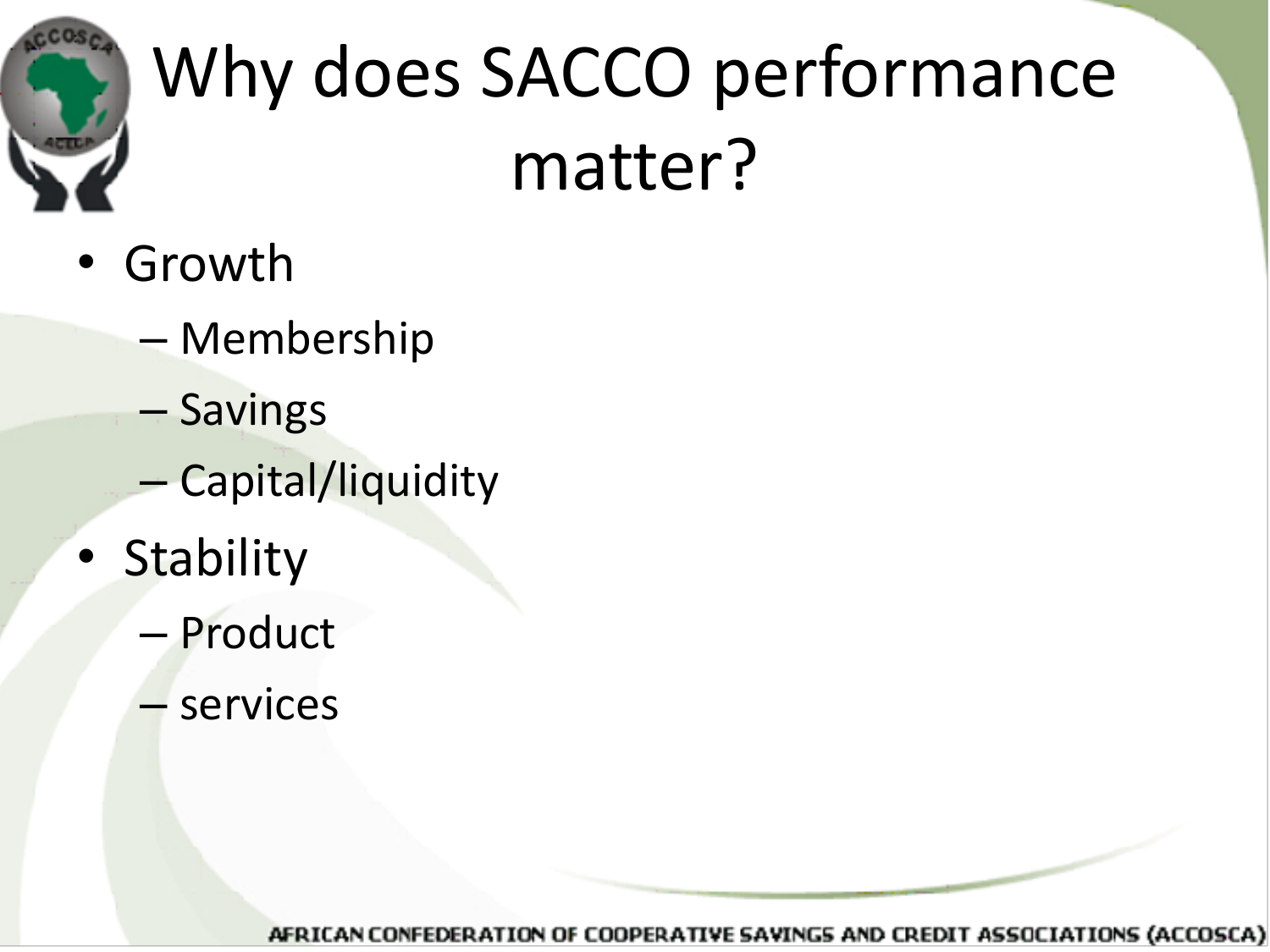## POPULATION OF AFRICA

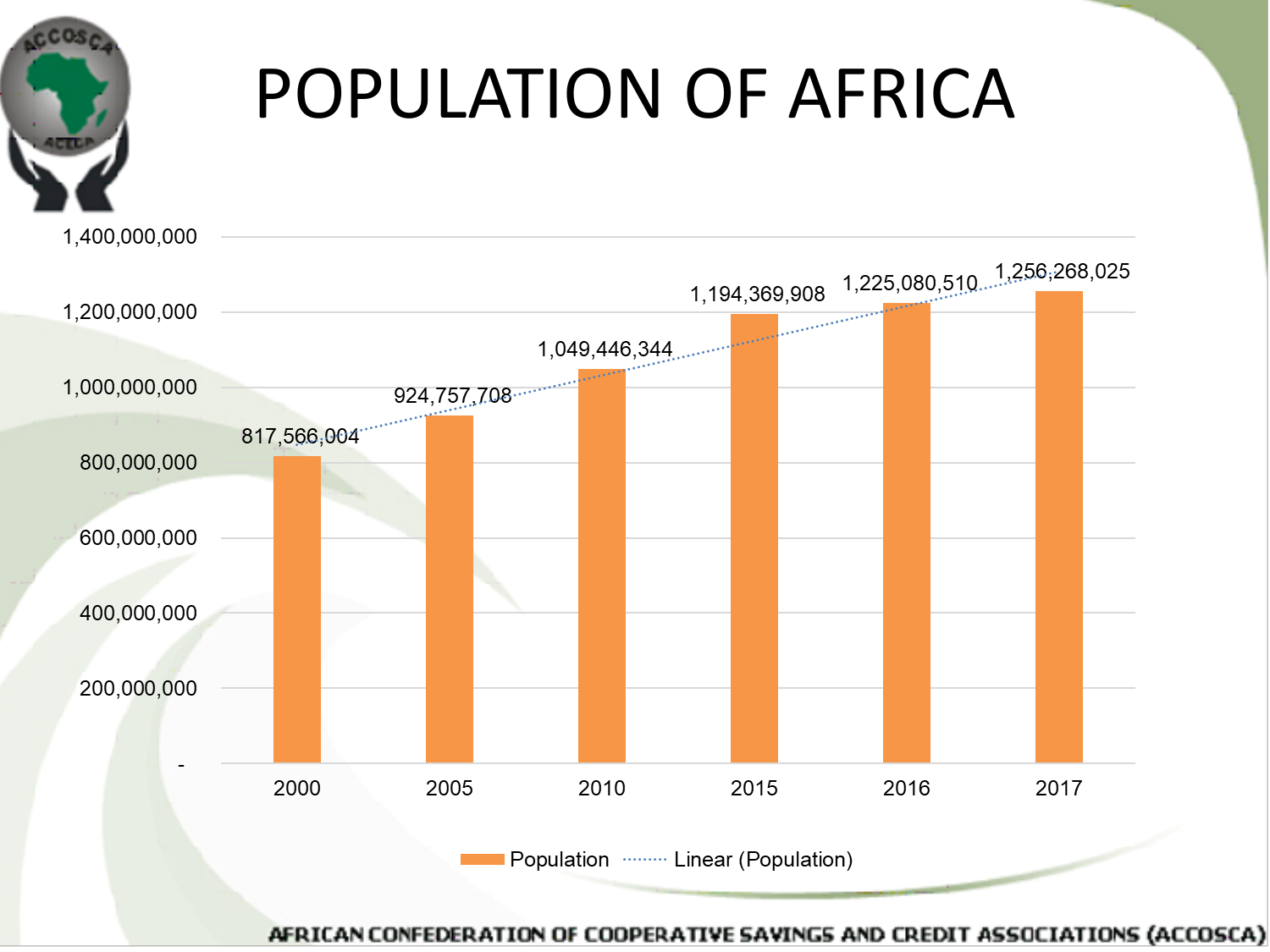## NUMBER OF SACCOs

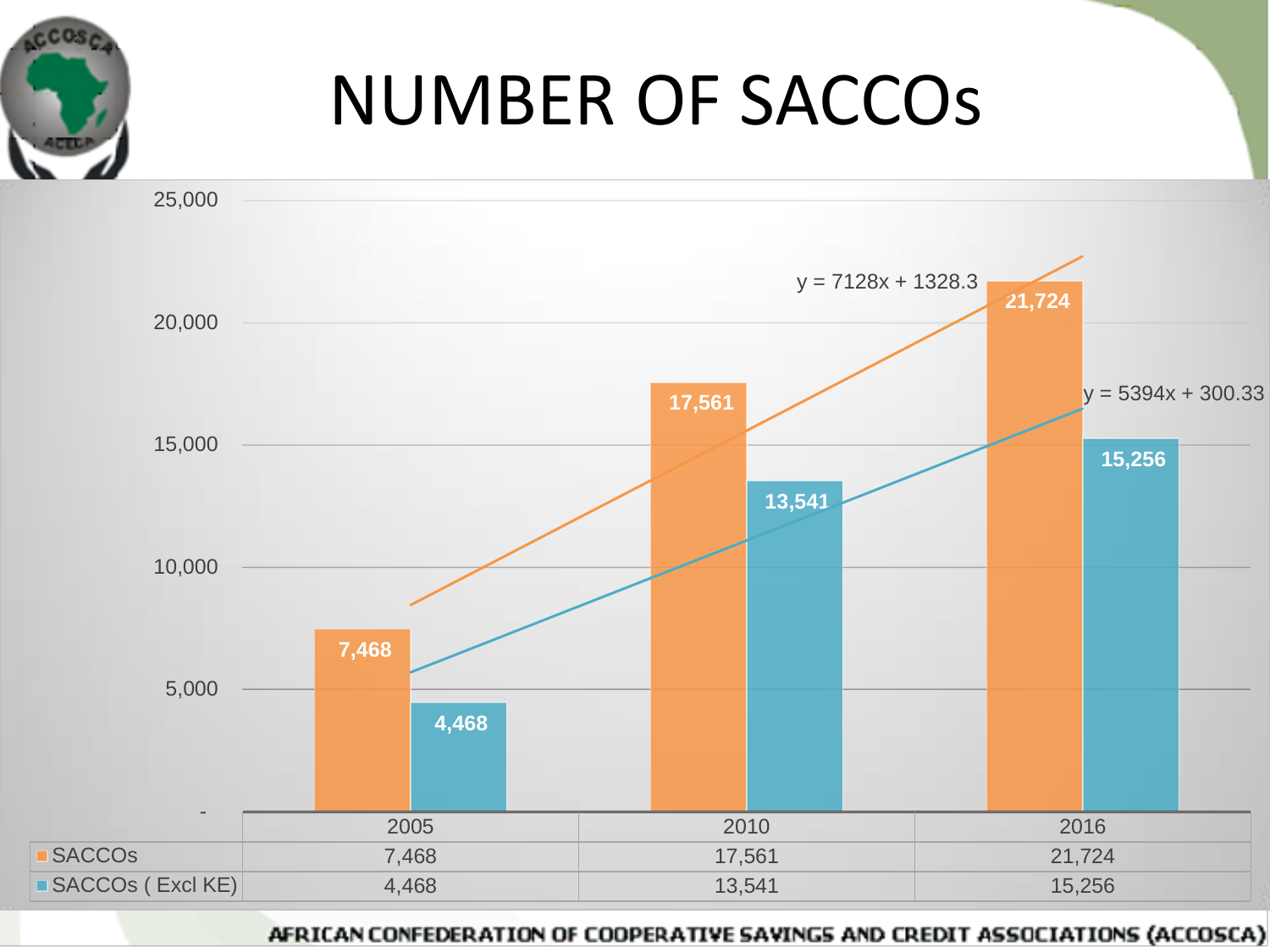## MEMBERSHIP IN AFRICA